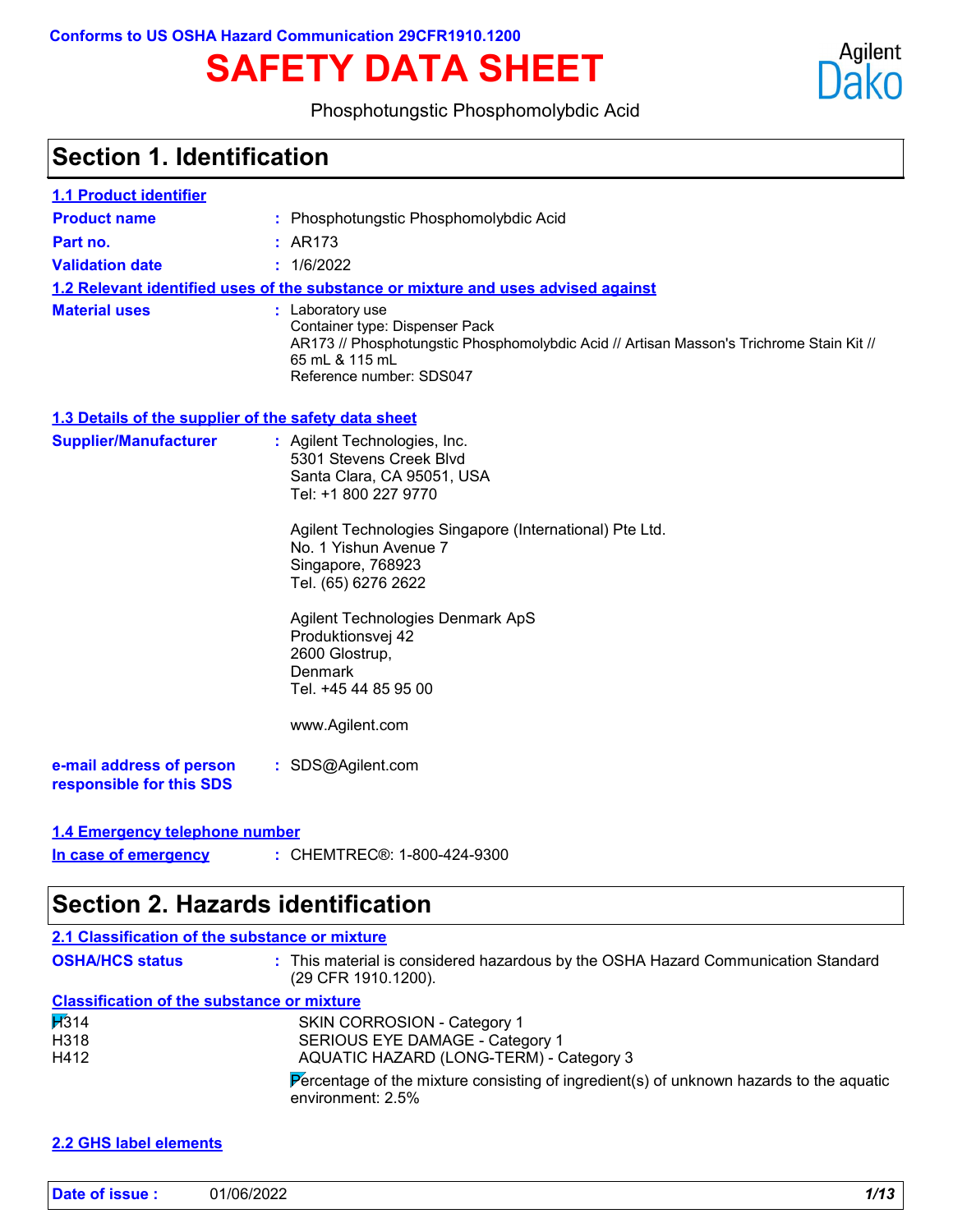### **Section 2. Hazards identification**

| <b>Hazard pictograms</b>                   |                                                                                                                                                                                                                                                                                                                                                                                                                                                                                                                                                                                                                                                                                |
|--------------------------------------------|--------------------------------------------------------------------------------------------------------------------------------------------------------------------------------------------------------------------------------------------------------------------------------------------------------------------------------------------------------------------------------------------------------------------------------------------------------------------------------------------------------------------------------------------------------------------------------------------------------------------------------------------------------------------------------|
| <b>Signal word</b>                         | : Danger                                                                                                                                                                                                                                                                                                                                                                                                                                                                                                                                                                                                                                                                       |
| <b>Hazard statements</b>                   | : 7314 - Causes severe skin burns and eye damage.<br>H412 - Harmful to aquatic life with long lasting effects.                                                                                                                                                                                                                                                                                                                                                                                                                                                                                                                                                                 |
| <b>Precautionary statements</b>            |                                                                                                                                                                                                                                                                                                                                                                                                                                                                                                                                                                                                                                                                                |
| <b>Prevention</b>                          | : P280 - Wear protective gloves, protective clothing and eye or face protection.<br>P273 - Avoid release to the environment.                                                                                                                                                                                                                                                                                                                                                                                                                                                                                                                                                   |
| <b>Response</b>                            | $\frac{1}{2}$ $\mathbb{P}304$ + P310 - IF INHALED: Immediately call a POISON CENTER or doctor.<br>P301 + P310, P330, P331 - IF SWALLOWED: Immediately call a POISON CENTER or<br>doctor. Rinse mouth. Do NOT induce vomiting.<br>P303 + P361 + P353, P310 - IF ON SKIN (or hair): Take off immediately all<br>contaminated clothing. Rinse skin with water. Immediately call a POISON CENTER or<br>doctor.<br>P363 - Wash contaminated clothing before reuse.<br>P305 + P351 + P338, P310 - IF IN EYES: Rinse cautiously with water for several<br>minutes. Remove contact lenses, if present and easy to do. Continue rinsing.<br>Immediately call a POISON CENTER or doctor. |
| <b>Storage</b>                             | : Mot applicable.                                                                                                                                                                                                                                                                                                                                                                                                                                                                                                                                                                                                                                                              |
| <b>Disposal</b>                            | : P501 - Dispose of contents and container in accordance with all local, regional, national<br>and international regulations.                                                                                                                                                                                                                                                                                                                                                                                                                                                                                                                                                  |
| <b>Supplemental label</b><br>elements      | : Do not taste or swallow. Wash thoroughly after handling.                                                                                                                                                                                                                                                                                                                                                                                                                                                                                                                                                                                                                     |
| 2.3 Other hazards                          |                                                                                                                                                                                                                                                                                                                                                                                                                                                                                                                                                                                                                                                                                |
| <b>Hazards not otherwise</b><br>classified | : Causes digestive tract burns.                                                                                                                                                                                                                                                                                                                                                                                                                                                                                                                                                                                                                                                |
|                                            |                                                                                                                                                                                                                                                                                                                                                                                                                                                                                                                                                                                                                                                                                |

### **Section 3. Composition/information on ingredients**

**Substance/mixture :**

Mixture

| <b>Ingredient name</b>                              | $\frac{9}{6}$ | <b>CAS number</b> |
|-----------------------------------------------------|---------------|-------------------|
| Molybdate(3-), tetracosa-u-<br>trihydrogen, hydrate | 3≥ا           | 51429-74-4        |
| Tungstate(3-), tetracosa-u-<br>trihydrogen, hydrate | 3≥ا           | 12501-23-4        |

Any concentration shown as a range is to protect confidentiality or is due to batch variation.

**There are no additional ingredients present which, within the current knowledge of the supplier and in the concentrations applicable, are classified and hence require reporting in this section.**

**Occupational exposure limits, if available, are listed in Section 8.**

### **Section 4. First aid measures**

### **4.1 Description of necessary first aid measures**

**Eye contact :**

Get medical attention immediately. Call a poison center or physician. Immediately flush eyes with plenty of water, occasionally lifting the upper and lower eyelids. Check for and remove any contact lenses. Continue to rinse for at least 10 minutes. Chemical burns must be treated promptly by a physician.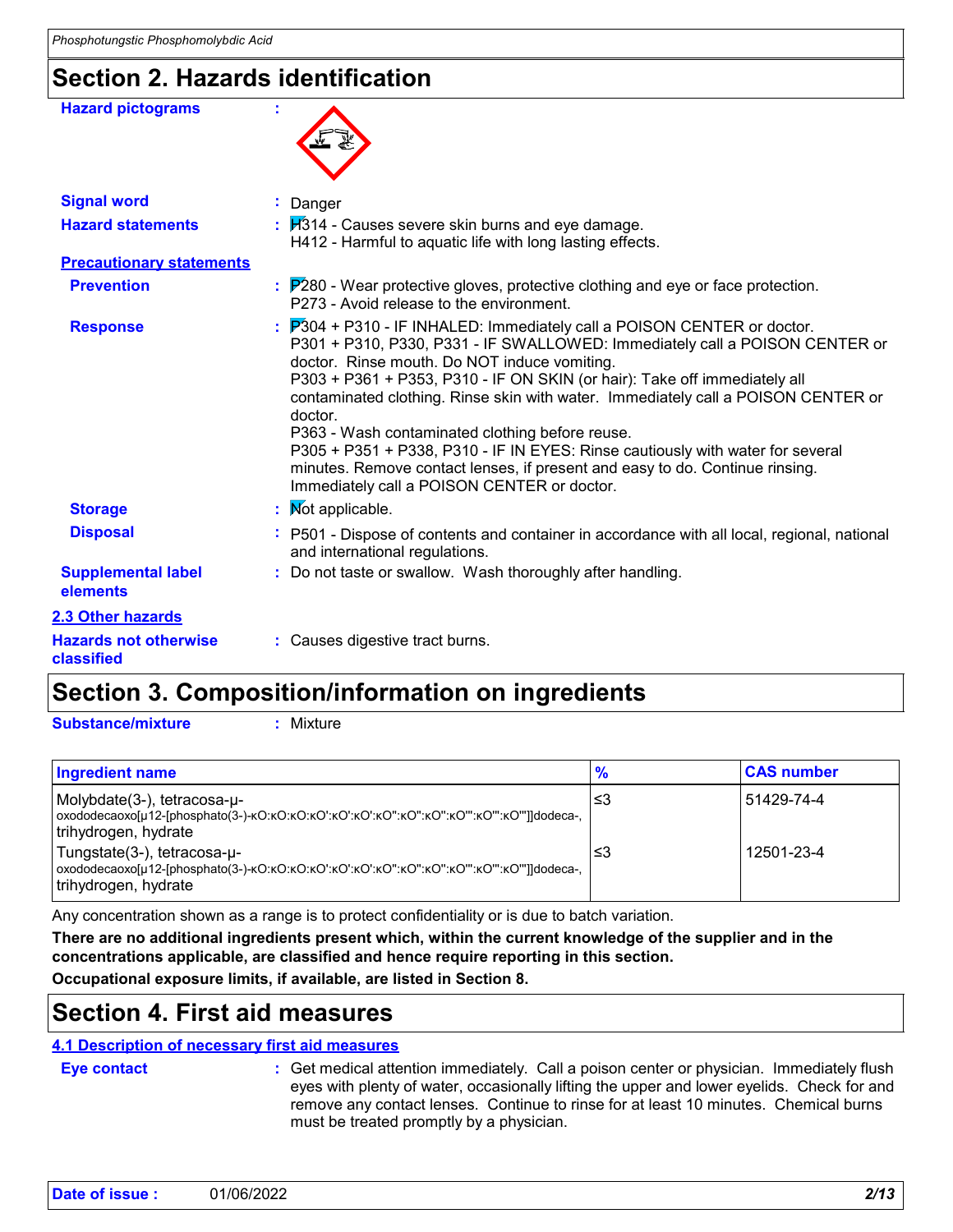# **Section 4. First aid measures**

| <b>Inhalation</b>   | : Get medical attention immediately. Call a poison center or physician. Remove victim to<br>fresh air and keep at rest in a position comfortable for breathing. If it is suspected that<br>fumes are still present, the rescuer should wear an appropriate mask or self-contained<br>breathing apparatus. If not breathing, if breathing is irregular or if respiratory arrest<br>occurs, provide artificial respiration or oxygen by trained personnel. It may be<br>dangerous to the person providing aid to give mouth-to-mouth resuscitation. If<br>unconscious, place in recovery position and get medical attention immediately. Maintain<br>an open airway. Loosen tight clothing such as a collar, tie, belt or waistband.                                                          |
|---------------------|---------------------------------------------------------------------------------------------------------------------------------------------------------------------------------------------------------------------------------------------------------------------------------------------------------------------------------------------------------------------------------------------------------------------------------------------------------------------------------------------------------------------------------------------------------------------------------------------------------------------------------------------------------------------------------------------------------------------------------------------------------------------------------------------|
| <b>Skin contact</b> | : Get medical attention immediately. Call a poison center or physician. Wash<br>contaminated skin with soap and water. Remove contaminated clothing and shoes.<br>Wash contaminated clothing thoroughly with water before removing it, or wear gloves.<br>Continue to rinse for at least 10 minutes. Chemical burns must be treated promptly by a<br>physician. Wash clothing before reuse. Clean shoes thoroughly before reuse.                                                                                                                                                                                                                                                                                                                                                            |
| <b>Ingestion</b>    | : Cet medical attention immediately. Call a poison center or physician. Wash out mouth<br>with water. Remove dentures if any. If material has been swallowed and the exposed<br>person is conscious, give small quantities of water to drink. Stop if the exposed person<br>feels sick as vomiting may be dangerous. Do not induce vomiting unless directed to do<br>so by medical personnel. If vomiting occurs, the head should be kept low so that vomit<br>does not enter the lungs. Chemical burns must be treated promptly by a physician.<br>Never give anything by mouth to an unconscious person. If unconscious, place in<br>recovery position and get medical attention immediately. Maintain an open airway.<br>Loosen tight clothing such as a collar, tie, belt or waistband. |

#### **4.2 Most important symptoms/effects, acute and delayed**

| <b>Potential acute health effects</b> |                                                                                                                                                                                                                                                                                                                                                                                                                 |
|---------------------------------------|-----------------------------------------------------------------------------------------------------------------------------------------------------------------------------------------------------------------------------------------------------------------------------------------------------------------------------------------------------------------------------------------------------------------|
| <b>Eye contact</b>                    | : Causes serious eye damage.                                                                                                                                                                                                                                                                                                                                                                                    |
| <b>Inhalation</b>                     | : No known significant effects or critical hazards.                                                                                                                                                                                                                                                                                                                                                             |
| <b>Skin contact</b>                   | : Causes severe burns.                                                                                                                                                                                                                                                                                                                                                                                          |
| <b>Ingestion</b>                      | : Corrosive to the digestive tract. Causes burns.                                                                                                                                                                                                                                                                                                                                                               |
| <b>Over-exposure signs/symptoms</b>   |                                                                                                                                                                                                                                                                                                                                                                                                                 |
| <b>Eye contact</b>                    | : Adverse symptoms may include the following:<br>pain<br>watering<br>redness                                                                                                                                                                                                                                                                                                                                    |
| <b>Inhalation</b>                     | : No specific data.                                                                                                                                                                                                                                                                                                                                                                                             |
| <b>Skin contact</b>                   | : Adverse symptoms may include the following:<br>pain or irritation<br>redness<br>blistering may occur                                                                                                                                                                                                                                                                                                          |
| <b>Ingestion</b>                      | : Adverse symptoms may include the following:<br>stomach pains                                                                                                                                                                                                                                                                                                                                                  |
|                                       | 4.3 Indication of immediate medical attention and special treatment needed, if necessary                                                                                                                                                                                                                                                                                                                        |
| <b>Notes to physician</b>             | : Treat symptomatically. Contact poison treatment specialist immediately if large<br>quantities have been ingested or inhaled.                                                                                                                                                                                                                                                                                  |
| <b>Specific treatments</b>            | : No specific treatment.                                                                                                                                                                                                                                                                                                                                                                                        |
| <b>Protection of first-aiders</b>     | : No action shall be taken involving any personal risk or without suitable training. If it is<br>suspected that fumes are still present, the rescuer should wear an appropriate mask or<br>self-contained breathing apparatus. It may be dangerous to the person providing aid to<br>give mouth-to-mouth resuscitation. Wash contaminated clothing thoroughly with water<br>before removing it, or wear gloves. |

### **See toxicological information (Section 11)**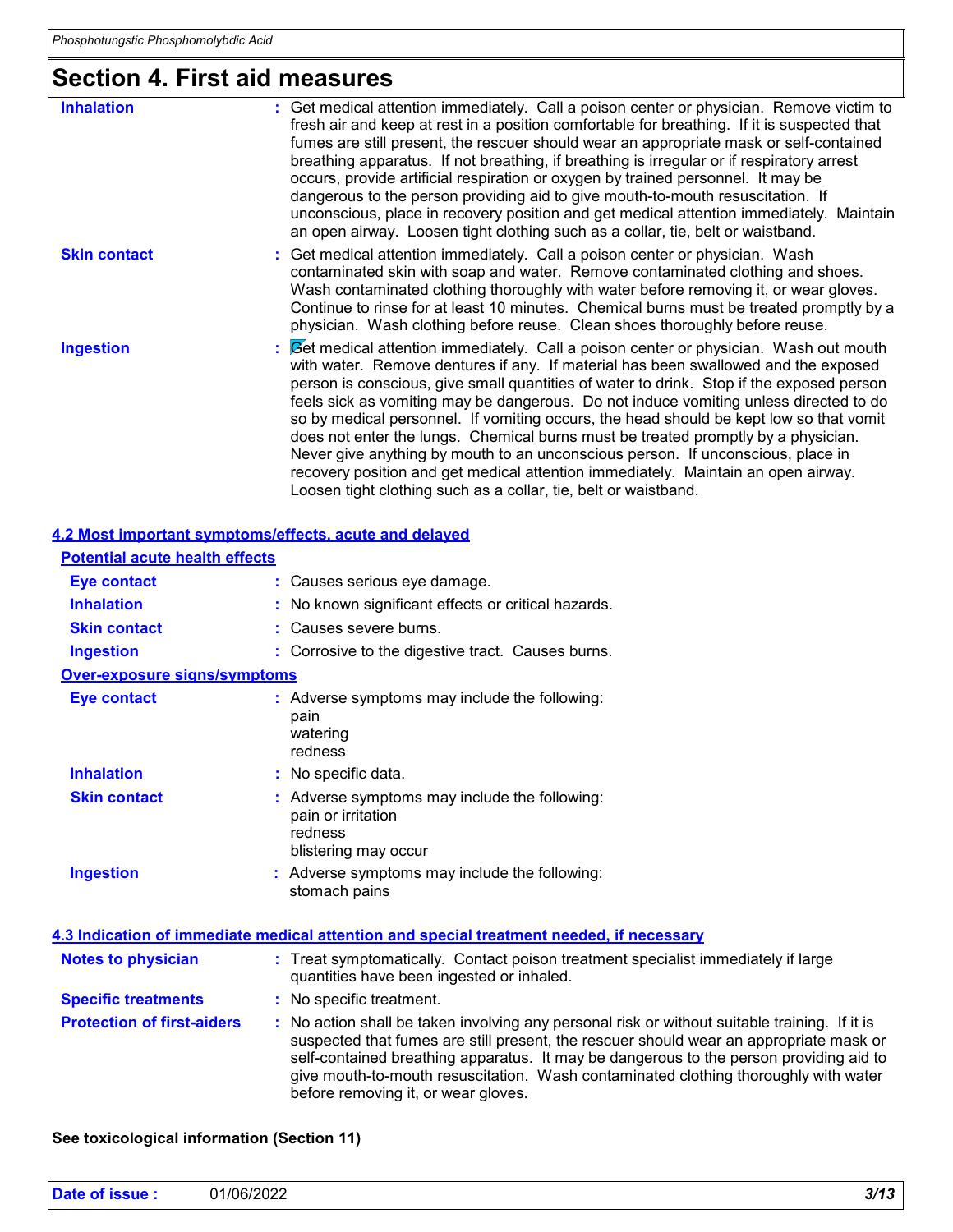### **Section 5. Fire-fighting measures**

| 5.1 Extinguishing media                                  |                                                                                                                                                                                                                                                                                                     |
|----------------------------------------------------------|-----------------------------------------------------------------------------------------------------------------------------------------------------------------------------------------------------------------------------------------------------------------------------------------------------|
| <b>Suitable extinguishing</b><br>media                   | : Use an extinguishing agent suitable for the surrounding fire.                                                                                                                                                                                                                                     |
| <b>Unsuitable extinguishing</b><br>media                 | : None known.                                                                                                                                                                                                                                                                                       |
|                                                          | 5.2 Special hazards arising from the substance or mixture                                                                                                                                                                                                                                           |
| <b>Specific hazards arising</b><br>from the chemical     | : M a fire or if heated, a pressure increase will occur and the container may burst. This<br>material is harmful to aquatic life with long lasting effects. Fire water contaminated with<br>this material must be contained and prevented from being discharged to any waterway,<br>sewer or drain. |
| <b>Hazardous thermal</b><br>decomposition products       | : Decomposition products may include the following materials:<br>phosphorus oxides<br>metal oxide/oxides                                                                                                                                                                                            |
| <b>5.3 Advice for firefighters</b>                       |                                                                                                                                                                                                                                                                                                     |
| <b>Special protective actions</b><br>for fire-fighters   | : Promptly isolate the scene by removing all persons from the vicinity of the incident if<br>there is a fire. No action shall be taken involving any personal risk or without suitable<br>training.                                                                                                 |
| <b>Special protective</b><br>equipment for fire-fighters | : Fire-fighters should wear appropriate protective equipment and self-contained breathing<br>apparatus (SCBA) with a full face-piece operated in positive pressure mode.                                                                                                                            |
|                                                          |                                                                                                                                                                                                                                                                                                     |

### **Section 6. Accidental release measures**

#### **6.1 Personal precautions, protective equipment and emergency procedures**

| For non-emergency<br>personnel                            | : No action shall be taken involving any personal risk or without suitable training.<br>Evacuate surrounding areas. Keep unnecessary and unprotected personnel from<br>entering. Do not touch or walk through spilled material. Do not breathe vapor or mist.<br>Provide adequate ventilation. Wear appropriate respirator when ventilation is<br>inadequate. Put on appropriate personal protective equipment. |
|-----------------------------------------------------------|-----------------------------------------------------------------------------------------------------------------------------------------------------------------------------------------------------------------------------------------------------------------------------------------------------------------------------------------------------------------------------------------------------------------|
| For emergency responders                                  | If specialized clothing is required to deal with the spillage, take note of any information in<br>Section 8 on suitable and unsuitable materials. See also the information in "For non-<br>emergency personnel".                                                                                                                                                                                                |
| <b>6.2 Environmental</b><br><b>precautions</b>            | : Avoid dispersal of spilled material and runoff and contact with soil, waterways, drains<br>and sewers. Inform the relevant authorities if the product has caused environmental<br>pollution (sewers, waterways, soil or air). Water polluting material. May be harmful to<br>the environment if released in large quantities.                                                                                 |
| 6.3 Methods and materials for containment and cleaning up |                                                                                                                                                                                                                                                                                                                                                                                                                 |

#### : Stop leak if without risk. Move containers from spill area. The spilled material may be neutralized with sodium carbonate, sodium bicarbonate or sodium hydroxide. Dispose of via a licensed waste disposal contractor. **Methods for cleaning up :**

### **Section 7. Handling and storage**

#### **7.1 Precautions for safe handling**

| : Put on appropriate personal protective equipment (see Section 8). Do not get in eyes or<br><b>Protective measures</b><br>on skin or clothing. Do not breathe vapor or mist. Do not ingest. Avoid release to the<br>environment. If during normal use the material presents a respiratory hazard, use only<br>with adequate ventilation or wear appropriate respirator. Keep in the original container<br>or an approved alternative made from a compatible material, kept tightly closed when<br>not in use. Keep away from alkalis. Empty containers retain product residue and can<br>be hazardous. Do not reuse container. |  |
|---------------------------------------------------------------------------------------------------------------------------------------------------------------------------------------------------------------------------------------------------------------------------------------------------------------------------------------------------------------------------------------------------------------------------------------------------------------------------------------------------------------------------------------------------------------------------------------------------------------------------------|--|
|---------------------------------------------------------------------------------------------------------------------------------------------------------------------------------------------------------------------------------------------------------------------------------------------------------------------------------------------------------------------------------------------------------------------------------------------------------------------------------------------------------------------------------------------------------------------------------------------------------------------------------|--|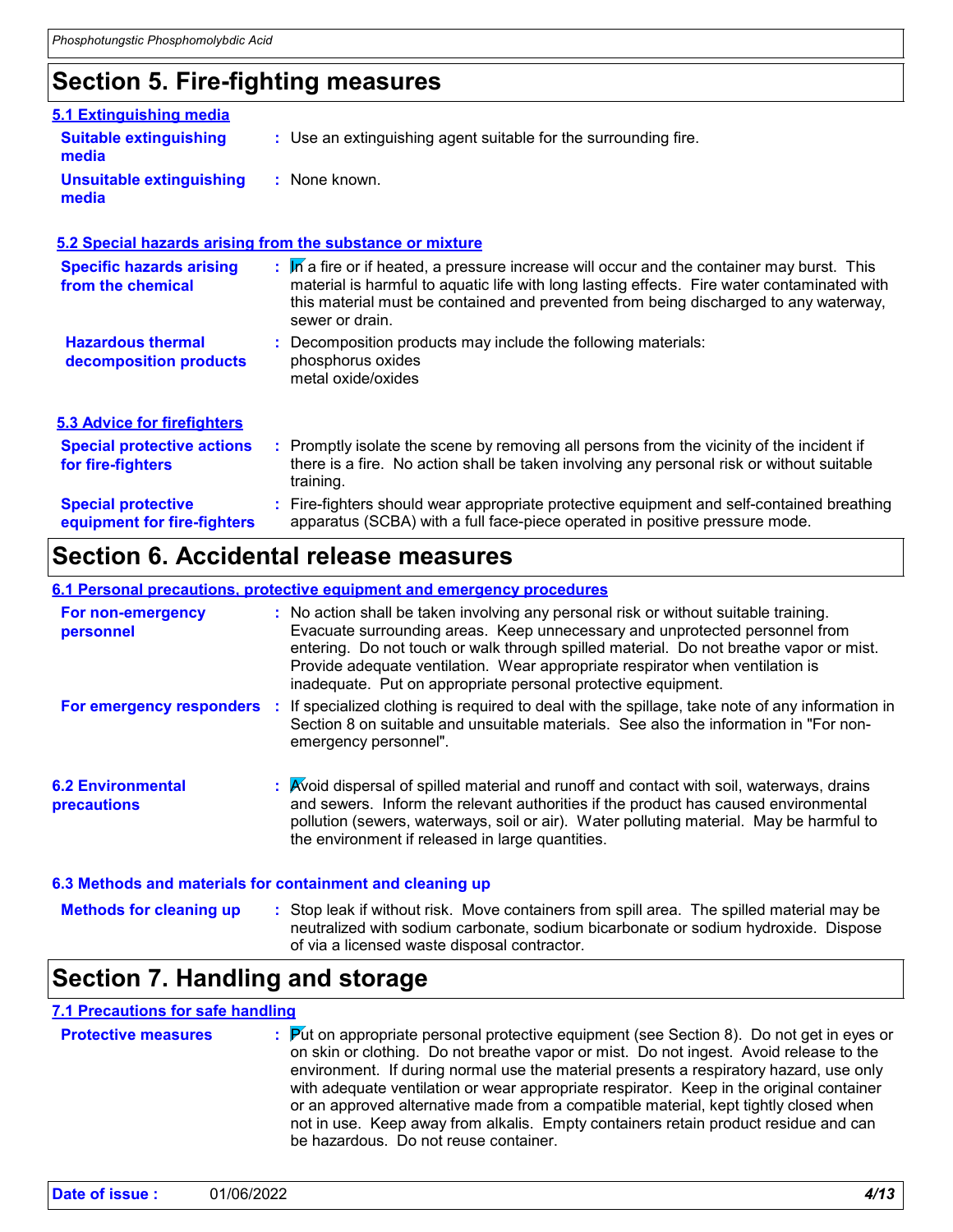### **Section 7. Handling and storage**

| <b>Advice on general</b><br>occupational hygiene                              | Eating, drinking and smoking should be prohibited in areas where this material is<br>handled, stored and processed. Workers should wash hands and face before eating,<br>drinking and smoking. Remove contaminated clothing and protective equipment before<br>entering eating areas. See also Section 8 for additional information on hygiene<br>measures.                                                                                                                                                                                                                                                                                                                          |
|-------------------------------------------------------------------------------|--------------------------------------------------------------------------------------------------------------------------------------------------------------------------------------------------------------------------------------------------------------------------------------------------------------------------------------------------------------------------------------------------------------------------------------------------------------------------------------------------------------------------------------------------------------------------------------------------------------------------------------------------------------------------------------|
| <b>7.2 Conditions for safe</b><br>storage, including any<br>incompatibilities | : Specific storage conditions: Please consult the label.<br>Store in accordance with local regulations. Store in original container protected from<br>direct sunlight in a dry, cool and well-ventilated area, away from incompatible materials<br>(see Section 10) and food and drink. Store locked up. Separate from alkalis. Keep<br>container tightly closed and sealed until ready for use. Containers that have been<br>opened must be carefully resealed and kept upright to prevent leakage. Do not store in<br>unlabeled containers. Use appropriate containment to avoid environmental<br>contamination. See Section 10 for incompatible materials before handling or use. |
| 7.3 Specific end use(s)                                                       |                                                                                                                                                                                                                                                                                                                                                                                                                                                                                                                                                                                                                                                                                      |
| <b>Recommendations</b>                                                        | : Industrial applications, Professional applications.                                                                                                                                                                                                                                                                                                                                                                                                                                                                                                                                                                                                                                |
| Industrial sector specific                                                    | : Mot available.                                                                                                                                                                                                                                                                                                                                                                                                                                                                                                                                                                                                                                                                     |

### : Mot available.

### **Section 8. Exposure controls/personal protection**

### **8.1 Control parameters**

**solutions**

#### **Occupational exposure limits**

| <b>Ingredient name</b>                                 | <b>Exposure limits</b>                                                                                                                                                                                                                                                                                                                                                                                                  |
|--------------------------------------------------------|-------------------------------------------------------------------------------------------------------------------------------------------------------------------------------------------------------------------------------------------------------------------------------------------------------------------------------------------------------------------------------------------------------------------------|
| $Molybdate(3-)$ , tetracosa-u-<br>trihydrogen, hydrate | <b>ACGIH TLV (United States, 1/2021).</b><br>TWA: $0.5 \text{ mg/m}^3$ , (as Mo) 8 hours. Form:<br>Respirable fraction<br>OSHA PEL 1989 (United States, 3/1989).<br>TWA: 5 mg/m <sup>3</sup> , (as Mo) 8 hours. Form:<br>Soluble<br>OSHA PEL (United States, 5/2018).<br>TWA: 5 mg/m <sup>3</sup> , (as Mo) 8 hours.                                                                                                    |
| Tungstate(3-), tetracosa-µ-<br>trihydrogen, hydrate    | NIOSH REL (United States, 10/2020).<br>TWA: 1 mg/m <sup>3</sup> , (as W) 10 hours.<br>STEL: 3 mg/m <sup>3</sup> , (as W) 15 minutes.<br>ACGIH TLV (United States, 1/2021).<br>TWA: $3 \text{ mg/m}^3$ , (as W) 8 hours. Form:<br>Respirable<br>OSHA PEL 1989 (United States, 3/1989).<br>TWA: 1 mg/m <sup>3</sup> , (as W) 8 hours. Form:<br>Soluble<br>STEL: 3 mg/m <sup>3</sup> , (as W) 15 minutes. Form:<br>Soluble |

#### **Environmental exposure controls :** Emissions from ventilation or work process equipment should be checked to ensure they comply with the requirements of environmental protection legislation. In some cases, fume scrubbers, filters or engineering modifications to the process equipment will be necessary to reduce emissions to acceptable levels. **Appropriate engineering controls :** If user operations generate dust, fumes, gas, vapor or mist, use process enclosures, local exhaust ventilation or other engineering controls to keep worker exposure to airborne contaminants below any recommended or statutory limits. **8.2 Exposure controls**

### **Individual protection measures Date of issue :** 01/06/2022 *5/13*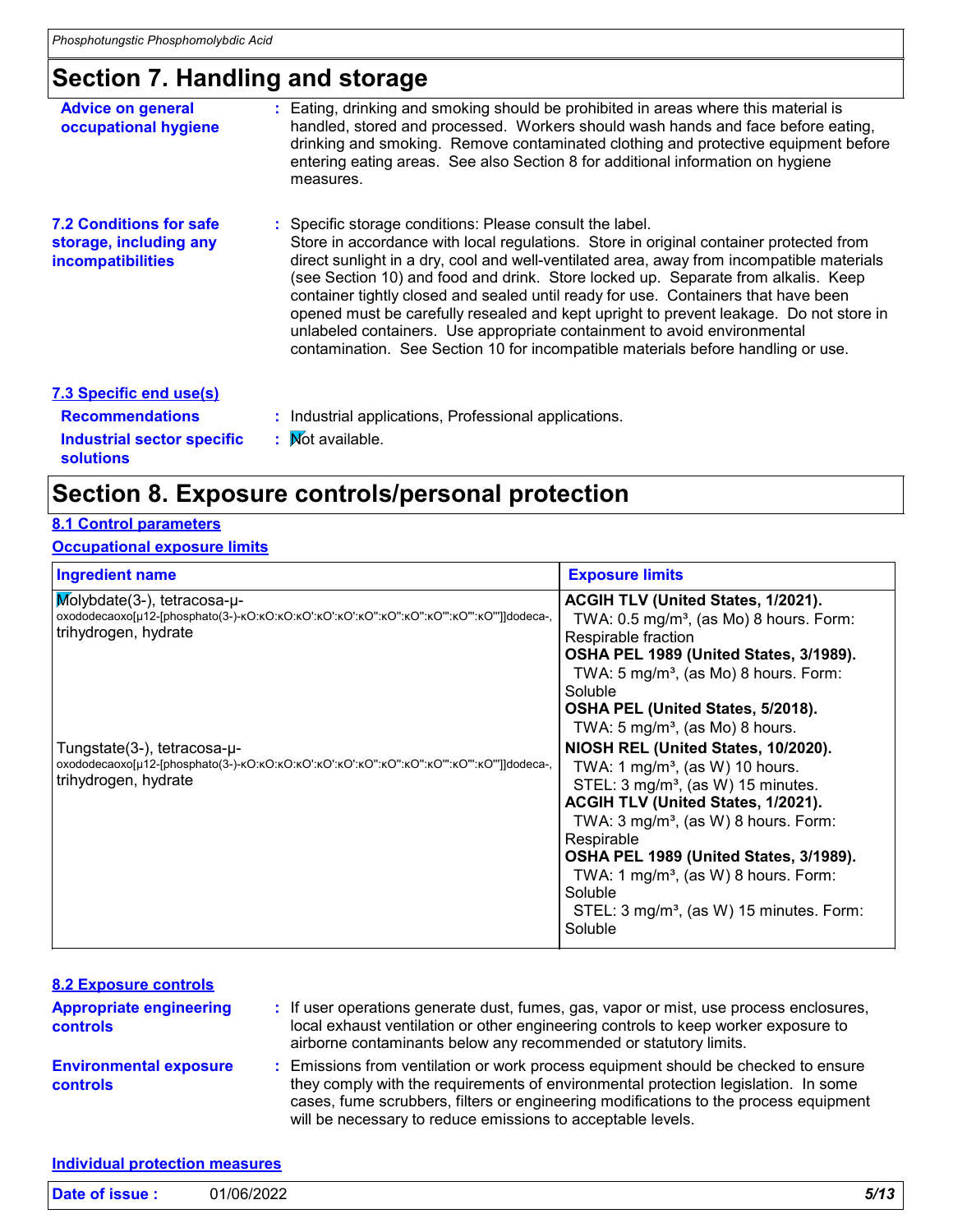### **Section 8. Exposure controls/personal protection**

| <b>Hygiene measures</b>       | : Wash hands, forearms and face thoroughly after handling chemical products, before<br>eating, smoking and using the lavatory and at the end of the working period.<br>Appropriate techniques should be used to remove potentially contaminated clothing.<br>Wash contaminated clothing before reusing. Ensure that eyewash stations and safety<br>showers are close to the workstation location.                                                                                                                                                                                                                      |
|-------------------------------|------------------------------------------------------------------------------------------------------------------------------------------------------------------------------------------------------------------------------------------------------------------------------------------------------------------------------------------------------------------------------------------------------------------------------------------------------------------------------------------------------------------------------------------------------------------------------------------------------------------------|
| <b>Eye/face protection</b>    | Safety eyewear complying with an approved standard should be used when a risk<br>assessment indicates this is necessary to avoid exposure to liquid splashes, mists,<br>gases or dusts. If contact is possible, the following protection should be worn, unless<br>the assessment indicates a higher degree of protection: chemical splash goggles and/<br>or face shield. If inhalation hazards exist, a full-face respirator may be required instead.                                                                                                                                                                |
| <b>Skin protection</b>        |                                                                                                                                                                                                                                                                                                                                                                                                                                                                                                                                                                                                                        |
| <b>Hand protection</b>        | : Chemical-resistant, impervious gloves complying with an approved standard should be<br>worn at all times when handling chemical products if a risk assessment indicates this is<br>necessary. Considering the parameters specified by the glove manufacturer, check<br>during use that the gloves are still retaining their protective properties. It should be<br>noted that the time to breakthrough for any glove material may be different for different<br>glove manufacturers. In the case of mixtures, consisting of several substances, the<br>protection time of the gloves cannot be accurately estimated. |
| <b>Body protection</b>        | Personal protective equipment for the body should be selected based on the task being<br>performed and the risks involved and should be approved by a specialist before<br>handling this product.                                                                                                                                                                                                                                                                                                                                                                                                                      |
| <b>Other skin protection</b>  | : Appropriate footwear and any additional skin protection measures should be selected<br>based on the task being performed and the risks involved and should be approved by a<br>specialist before handling this product.                                                                                                                                                                                                                                                                                                                                                                                              |
| <b>Respiratory protection</b> | Based on the hazard and potential for exposure, select a respirator that meets the<br>appropriate standard or certification. Respirators must be used according to a<br>respiratory protection program to ensure proper fitting, training, and other important<br>aspects of use.                                                                                                                                                                                                                                                                                                                                      |

## **Section 9. Physical and chemical properties and safety characteristics**

The conditions of measurement of all properties are at standard temperature and pressure unless otherwise indicated.

### **Appearance**

| <b>Physical state</b>                                             | : Liquid.                            |
|-------------------------------------------------------------------|--------------------------------------|
| <b>Color</b>                                                      | : Yellow.                            |
| Odor                                                              | Odorless.                            |
| <b>Odor threshold</b>                                             | Not available.                       |
| рH                                                                | : 1 to 1.4                           |
| <b>Melting point/freezing point</b>                               | : $0^{\circ}$ C (32 $^{\circ}$ F)    |
| <b>Boiling point, initial boiling</b><br>point, and boiling range | : $100^{\circ}$ C (212 $^{\circ}$ F) |
|                                                                   |                                      |
| <b>Flash point</b>                                                | Not available.                       |
| <b>Evaporation rate</b>                                           | Not available.                       |
| <b>Flammability</b>                                               | Not applicable.                      |
| Lower and upper explosion<br>limit/flammability limit             | $:$ Not available.                   |
|                                                                   |                                      |
| <b>Vapor pressure</b>                                             |                                      |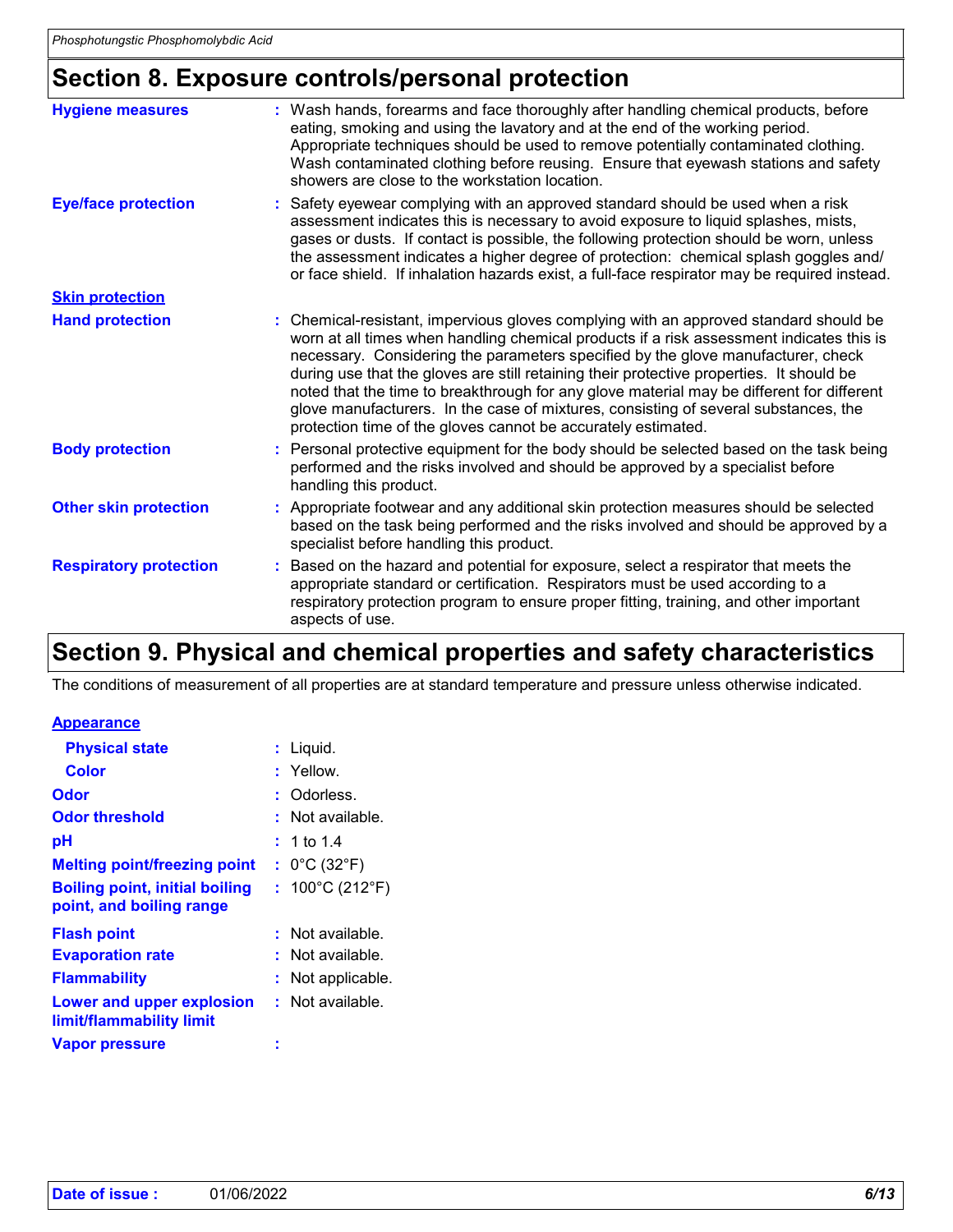### **Section 9. Physical and chemical properties and safety characteristics**

|                                                   |                                                                                                                                        |        | Vapor Pressure at 20°C |               |          | Vapor pressure at 50°C |               |  |
|---------------------------------------------------|----------------------------------------------------------------------------------------------------------------------------------------|--------|------------------------|---------------|----------|------------------------|---------------|--|
|                                                   | <b>Ingredient name</b>                                                                                                                 | mm Hg  | kPa                    | <b>Method</b> | mm<br>Hg | kPa                    | <b>Method</b> |  |
|                                                   | <b>W</b> ater                                                                                                                          | 23.8   | 3.2                    |               | 92.258   | 12.3                   |               |  |
|                                                   | Tungstate(3-), tetracosa-<br>$\mu$ -<br>anhatol" (heft ar "Dar "Dar "Dar "Dar "Dar "Dar Dar Dar Dar A-2 alahas<br>trihydrogen, hydrate | 14.401 | 1.9                    |               |          |                        |               |  |
| <b>Relative vapor density</b>                     | : Not available.                                                                                                                       |        |                        |               |          |                        |               |  |
| <b>Relative density</b>                           | $:$ Not available.                                                                                                                     |        |                        |               |          |                        |               |  |
| <b>Solubility</b>                                 | : Soluble in the following materials: cold water and hot water.                                                                        |        |                        |               |          |                        |               |  |
| <b>Miscible with water</b>                        | $\mathbf{y} \in \mathbb{X}$ es.                                                                                                        |        |                        |               |          |                        |               |  |
| <b>Partition coefficient: n-</b><br>octanol/water | : Mot applicable.                                                                                                                      |        |                        |               |          |                        |               |  |
| <b>Auto-ignition temperature</b>                  | : Not available.                                                                                                                       |        |                        |               |          |                        |               |  |
| <b>Decomposition temperature</b>                  | : Not available.                                                                                                                       |        |                        |               |          |                        |               |  |
| <b>Viscosity</b>                                  | : Not available.                                                                                                                       |        |                        |               |          |                        |               |  |
| <b>Particle characteristics</b>                   |                                                                                                                                        |        |                        |               |          |                        |               |  |
| <b>Median particle size</b>                       | : Mot applicable.                                                                                                                      |        |                        |               |          |                        |               |  |

### **Section 10. Stability and reactivity**

| <b>10.1 Reactivity</b>                     | : No specific test data related to reactivity available for this product or its ingredients.                                                                                         |
|--------------------------------------------|--------------------------------------------------------------------------------------------------------------------------------------------------------------------------------------|
| <b>10.2 Chemical stability</b>             | : The product is stable.                                                                                                                                                             |
| 10.3 Possibility of<br>hazardous reactions | : Under normal conditions of storage and use, hazardous reactions will not occur.                                                                                                    |
| <b>10.4 Conditions to avoid</b>            | : No specific data.                                                                                                                                                                  |
| <b>10.5 Incompatible materials</b>         | : Attacks many metals producing extremely flammable hydrogen gas which can form<br>explosive mixtures with air.<br>Reactive or incompatible with the following materials:<br>alkalis |
| <b>10.6 Hazardous</b>                      | : Under normal conditions of storage and use, hazardous decomposition products should                                                                                                |

**decomposition products**

not be produced.

### **Section 11. Toxicological information**

#### **11.1 Information on toxicological effects**

| <b>Acute toxicity</b>                                               |               |                |                          |                 |
|---------------------------------------------------------------------|---------------|----------------|--------------------------|-----------------|
| <b>Product/ingredient name</b>                                      | <b>Result</b> | <b>Species</b> | <b>Dose</b>              | <b>Exposure</b> |
| ∣ <mark>7∕úngstate(3-), tetracosa-µ-</mark><br>trihydrogen, hydrate | LD50 Oral     | Rat - Female   | $\geq 300 \text{ mg/kg}$ |                 |

#### **Irritation/Corrosion**

Not available.

#### **Sensitization**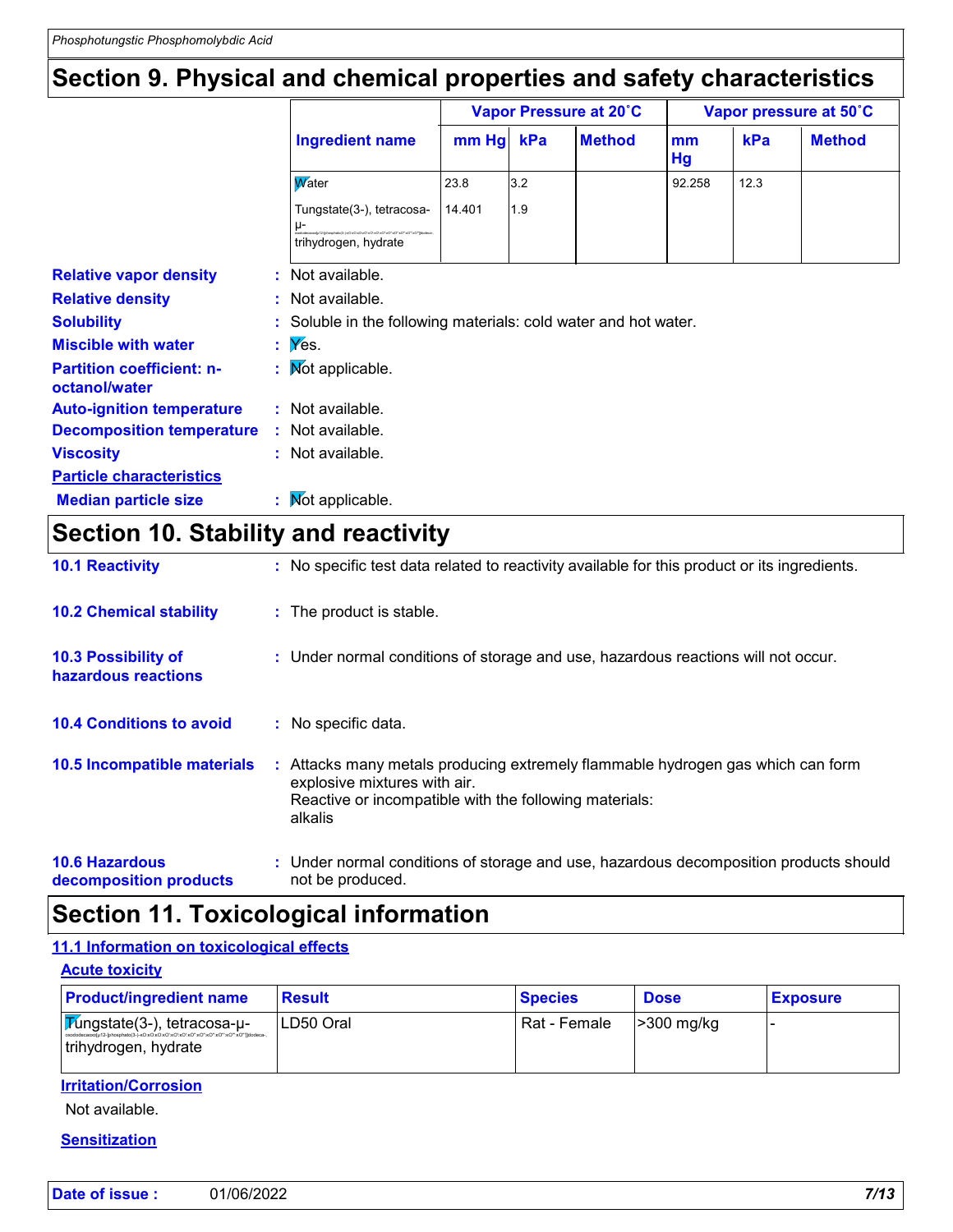## **Section 11. Toxicological information**

Not available.

| <b>Mutagenicity</b>                                                                  |                                                                                                        |
|--------------------------------------------------------------------------------------|--------------------------------------------------------------------------------------------------------|
| <b>Conclusion/Summary</b>                                                            | : Not available.                                                                                       |
| <b>Carcinogenicity</b>                                                               |                                                                                                        |
| <b>Conclusion/Summary</b>                                                            | : Not available.                                                                                       |
| <b>Reproductive toxicity</b>                                                         |                                                                                                        |
| <b>Conclusion/Summary</b>                                                            | : Not available.                                                                                       |
| <b>Teratogenicity</b>                                                                | : Not available.                                                                                       |
| <b>Conclusion/Summary</b><br><b>Specific target organ toxicity (single exposure)</b> |                                                                                                        |
| Not available.                                                                       |                                                                                                        |
|                                                                                      |                                                                                                        |
| <b>Specific target organ toxicity (repeated exposure)</b><br>Not available.          |                                                                                                        |
| <b>Aspiration hazard</b><br>Not available.                                           |                                                                                                        |
| <b>Information on the likely</b><br>routes of exposure                               | : Routes of entry anticipated: Oral, Dermal, Inhalation.                                               |
| <b>Potential acute health effects</b>                                                |                                                                                                        |
| <b>Eye contact</b>                                                                   | : Causes serious eye damage.                                                                           |
| <b>Inhalation</b>                                                                    | : No known significant effects or critical hazards.                                                    |
| <b>Skin contact</b>                                                                  | : Causes severe burns.                                                                                 |
| <b>Ingestion</b>                                                                     | : Corrosive to the digestive tract. Causes burns.                                                      |
|                                                                                      | <b>Symptoms related to the physical, chemical and toxicological characteristics</b>                    |
| <b>Eye contact</b>                                                                   | : Adverse symptoms may include the following:                                                          |
|                                                                                      | pain<br>watering<br>redness                                                                            |
| <b>Inhalation</b>                                                                    | : No specific data.                                                                                    |
| <b>Skin contact</b>                                                                  | : Adverse symptoms may include the following:<br>pain or irritation<br>redness<br>blistering may occur |
| <b>Ingestion</b>                                                                     | : Adverse symptoms may include the following:<br>stomach pains                                         |
|                                                                                      | Delayed and immediate effects and also chronic effects from short and long term exposure               |
| <b>Short term exposure</b>                                                           |                                                                                                        |
| <b>Potential immediate</b><br>effects                                                | : Not available.                                                                                       |
| <b>Potential delayed effects</b>                                                     | : Not available.                                                                                       |
| <b>Long term exposure</b>                                                            |                                                                                                        |
| <b>Potential immediate</b><br>effects                                                | : Not available.                                                                                       |
| <b>Potential delayed effects</b>                                                     | : Not available.                                                                                       |
| <b>Potential chronic health effects</b>                                              |                                                                                                        |
| <b>General</b>                                                                       | : No known significant effects or critical hazards.                                                    |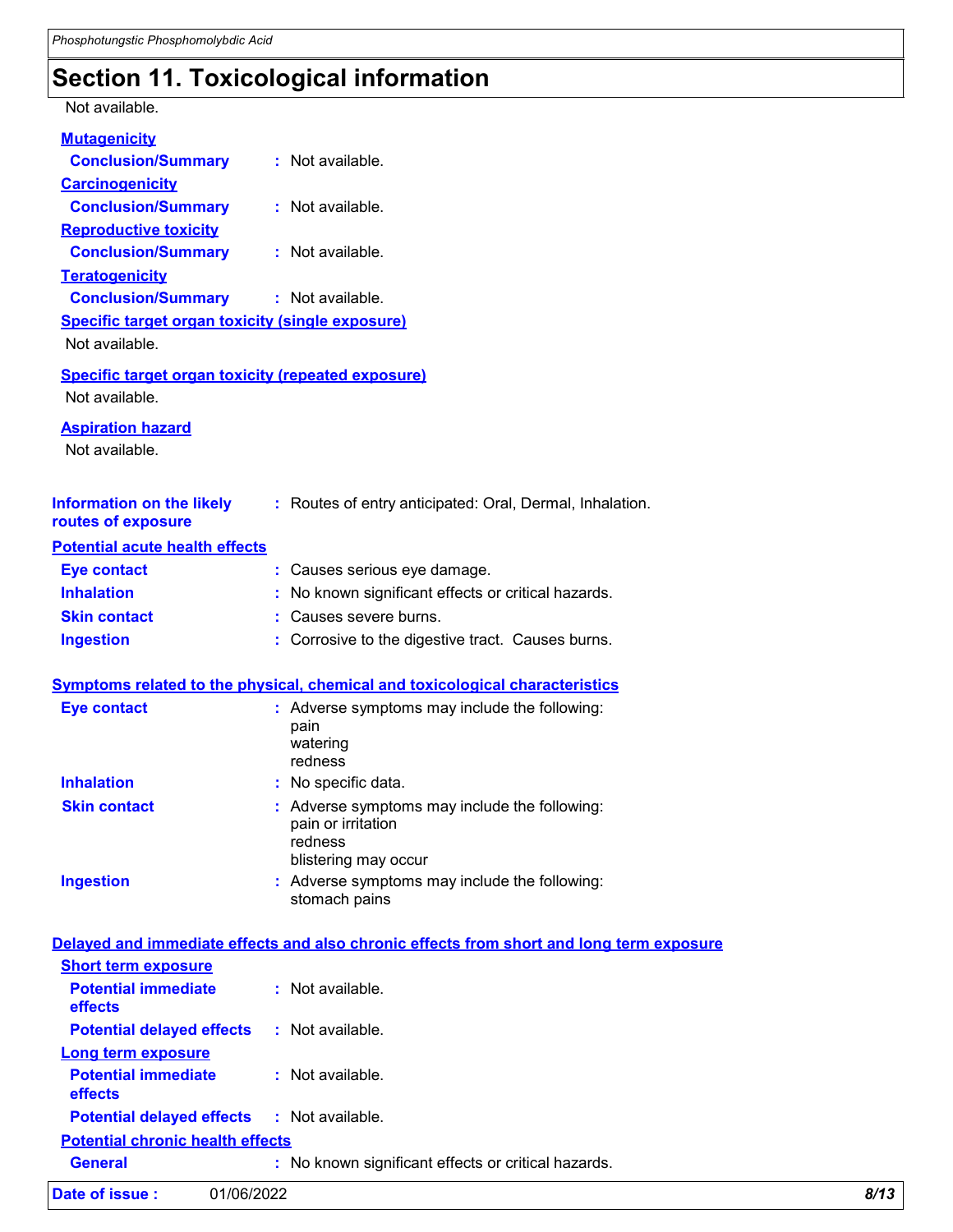## **Section 11. Toxicological information**

- **Carcinogenicity :** No known significant effects or critical hazards.
- **Mutagenicity :** No known significant effects or critical hazards.
- 
- 
- **Reproductive toxicity : No known significant effects or critical hazards.**

### **Numerical measures of toxicity**

### **Acute toxicity estimates**

| <b>Product/ingredient name</b>                                                                     | Oral (mg/<br>kg) | <b>Dermal</b><br>$\frac{mg}{kg}$ | <b>Inhalation</b><br>(gases)<br>(ppm) | <b>Inhalation</b><br>(vapors)<br>(mg/l) | <b>Inhalation</b><br>dusts and<br>mists) (mg/ |
|----------------------------------------------------------------------------------------------------|------------------|----------------------------------|---------------------------------------|-----------------------------------------|-----------------------------------------------|
| <b>Phosphotungstic Phosphomolybdic Acid</b><br>Tungstate(3-), tetracosa-µ-<br>trihydrogen, hydrate | 20000<br>500     | N/A<br>N/A                       | N/A<br>N/A                            | N/A<br>N/A                              | N/A<br>N/A                                    |

### **Section 12. Ecological information**

#### **12.1 Toxicity**

| <b>Product/ingredient name</b>                                      | <b>Result</b>                    | <b>Species</b> | <b>Exposure</b> |
|---------------------------------------------------------------------|----------------------------------|----------------|-----------------|
| $\sqrt{\text{M}}$ ngstate(3-), tetracosa-µ-<br>trihydrogen, hydrate | Acute EC50 1.2 mg/l Fresh water  | Algae          | 72 hours        |
|                                                                     | Acute NOEC 0.41 mg/l Fresh water | Algae          | 72 hours        |

#### **12.2 Persistence and degradability**

Not available.

#### **12.3 Bioaccumulative potential**

Not available.

#### **12.4 Mobility in soil**

**Soil/water partition coefficient (K**<sub>oc</sub>) **:** Not available.

**12.5 Other adverse effects :** No known significant effects or critical hazards.

### **Section 13. Disposal considerations**

#### **13.1 Waste treatment methods**

The generation of waste should be avoided or minimized wherever possible. Disposal of this product, solutions and any by-products should at all times comply with the requirements of environmental protection and waste disposal legislation and any regional local authority requirements. Dispose of surplus and non-recyclable products via a licensed waste disposal contractor. Waste should not be disposed of untreated to the sewer unless fully compliant with the requirements of all authorities with jurisdiction. Waste packaging should be recycled. Incineration or landfill should only be considered when recycling is not feasible. This material and its container must be disposed of in a safe way. Care should be taken when handling emptied containers that have not been cleaned or rinsed out. Empty containers or liners may retain some product residues. Avoid dispersal of spilled material and runoff and contact with soil, waterways, drains **Disposal methods :**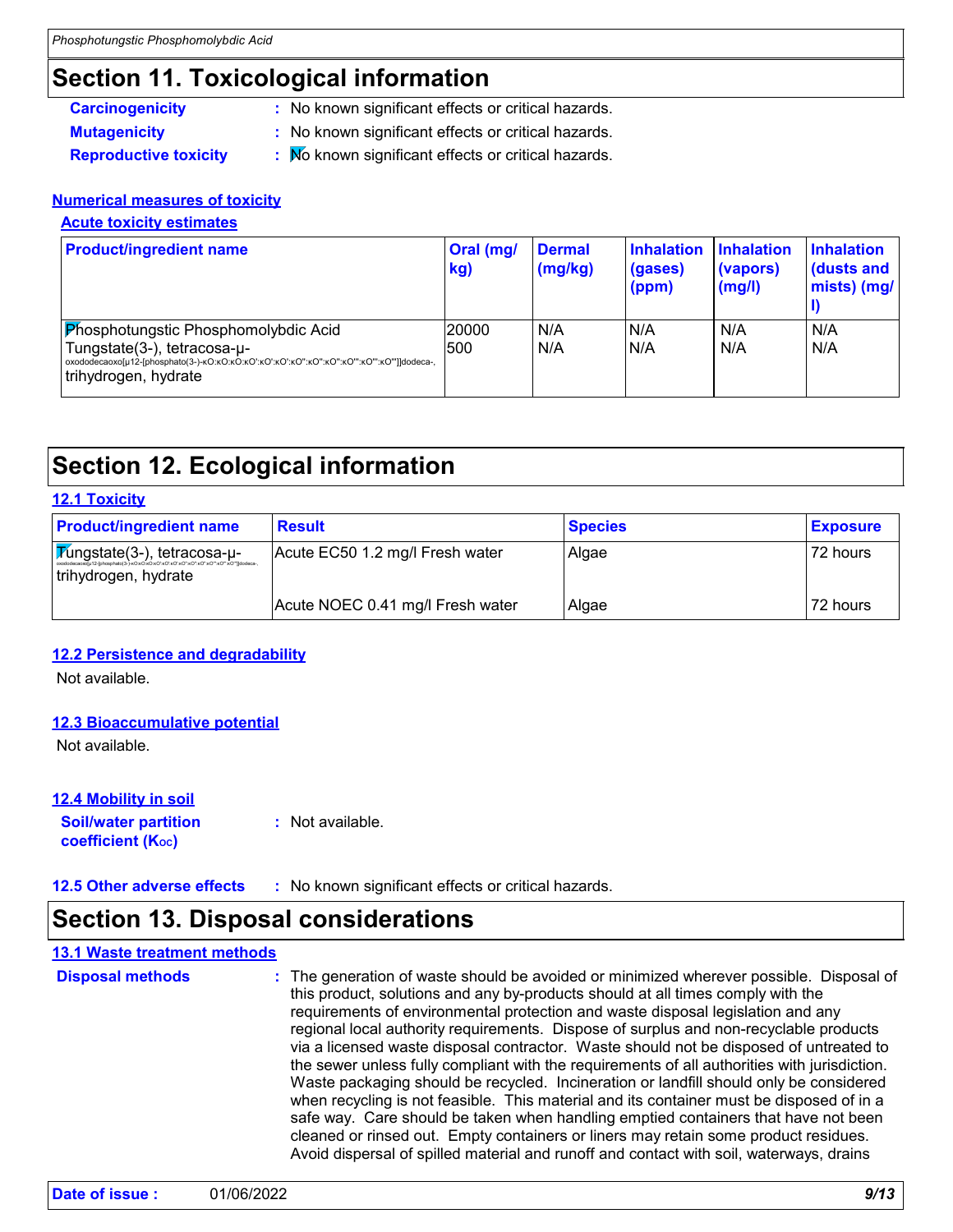### **Section 13. Disposal considerations**

and sewers.

**Disposal should be in accordance with applicable regional, national and local laws and regulations. Local regulations may be more stringent than regional or national requirements.**

**The information presented below only applies to the material as supplied. The identification based on characteristic(s) or listing may not apply if the material has been used or otherwise contaminated. It is the responsibility of the waste generator to determine the toxicity and physical properties of the material generated to determine the proper waste identification and disposal methods in compliance with applicable regulations.**

**Refer to Section 7: HANDLING AND STORAGE and Section 8: EXPOSURE CONTROLS/PERSONAL PROTECTION for additional handling information and protection of employees.**

### **Section 14. Transport information**

|                                      | <b>DOT</b><br><b>Classification</b>                                                                                                                                            | <b>TDG</b><br><b>Classification</b>                                                                                                                                                      | <b>Mexico</b><br><b>Classification</b>                                                                                                                                                       | <b>IMDG</b>                                                                                                                                                                                  | <b>IATA</b>                                                                                                                                                                 |
|--------------------------------------|--------------------------------------------------------------------------------------------------------------------------------------------------------------------------------|------------------------------------------------------------------------------------------------------------------------------------------------------------------------------------------|----------------------------------------------------------------------------------------------------------------------------------------------------------------------------------------------|----------------------------------------------------------------------------------------------------------------------------------------------------------------------------------------------|-----------------------------------------------------------------------------------------------------------------------------------------------------------------------------|
| <b>UN number</b>                     | <b>UN3264</b>                                                                                                                                                                  | UN3264                                                                                                                                                                                   | UN3264                                                                                                                                                                                       | <b>UN3264</b>                                                                                                                                                                                | <b>UN3264</b>                                                                                                                                                               |
| <b>UN proper</b><br>shipping name    | Corrosive liquid,<br>acidic, inorganic,<br>n.o.s.<br>(Molybdate(3-),<br>tetracosa-u-<br>trihydrogen,<br>hydrate,<br>Tungstate(3-),<br>tetracosa-u-<br>trihydrogen,<br>hydrate) | <b>CORROSIVE</b><br>LIQUID, ACIDIC,<br>INORGANIC,<br>N.O.S.<br>(Molybdate(3-),<br>tetracosa-µ-<br>trihydrogen,<br>hydrate,<br>Tungstate(3-),<br>tetracosa-µ-<br>trihydrogen,<br>hydrate) | <b>LIQUIDO</b><br>CORROSIVO,<br>ACIDO.<br>INORGANICO,<br>N.E.P.<br>(Molybdate(3-),<br>tetracosa-u-<br>trihydrogen,<br>hydrate,<br>Tungstate(3-),<br>tetracosa-u-<br>trihydrogen,<br>hydrate) | <b>CORROSIVE</b><br>LIQUID, ACIDIC,<br>INORGANIC,<br><b>N.O.S.</b><br>(Molybdate(3-),<br>tetracosa-µ-<br>trihydrogen, hydrate,<br>Tungstate(3-),<br>tetracosa-u-<br>trihydrogen,<br>hydrate) | Corrosive liquid,<br>acidic, inorganic,<br>n.o.s.<br>(Molybdate(3-),<br>tetracosa-u-<br>trihydrogen, hydrate,<br>Tungstate(3-),<br>tetracosa-u-<br>trihydrogen,<br>hydrate) |
| <b>Transport</b><br>hazard class(es) | 8                                                                                                                                                                              | 8                                                                                                                                                                                        | 8                                                                                                                                                                                            | 8                                                                                                                                                                                            | 8                                                                                                                                                                           |
| <b>Packing group</b>                 | Ш                                                                                                                                                                              | Ш                                                                                                                                                                                        | Ш                                                                                                                                                                                            | П                                                                                                                                                                                            | Ш                                                                                                                                                                           |
| <b>Environmental</b><br>hazards      | No.                                                                                                                                                                            | No.                                                                                                                                                                                      | No.                                                                                                                                                                                          | No.                                                                                                                                                                                          | No.                                                                                                                                                                         |

#### **Additional information**

If shipped as part of a kit "UN3316 (Chemical kit), Class 9, PG II" can be used. Precondition: UN3316 must be allowed for the remaining vials in same kit too.

| <b>DOT Classification</b>    | : Limited quantity Yes.<br>Packaging instruction Exceptions: 154. Non-bulk: 202. Bulk: 242.<br><b>Quantity limitation</b> Passenger aircraft/rail: 1 L. Cargo aircraft: 30 L.<br>Special provisions 386, B2, IB2, T11, TP2, TP27                                   |
|------------------------------|--------------------------------------------------------------------------------------------------------------------------------------------------------------------------------------------------------------------------------------------------------------------|
| <b>TDG Classification</b>    | : Product classified as per the following sections of the Transportation of Dangerous<br>Goods Regulations: 2.40-2.42 (Class 8).<br><b>Explosive Limit and Limited Quantity Index 1</b><br>Passenger Carrying Road or Rail Index 1<br><b>Special provisions 16</b> |
| <b>Mexico Classification</b> | : Special provisions 274                                                                                                                                                                                                                                           |

| 10/13 |
|-------|
|       |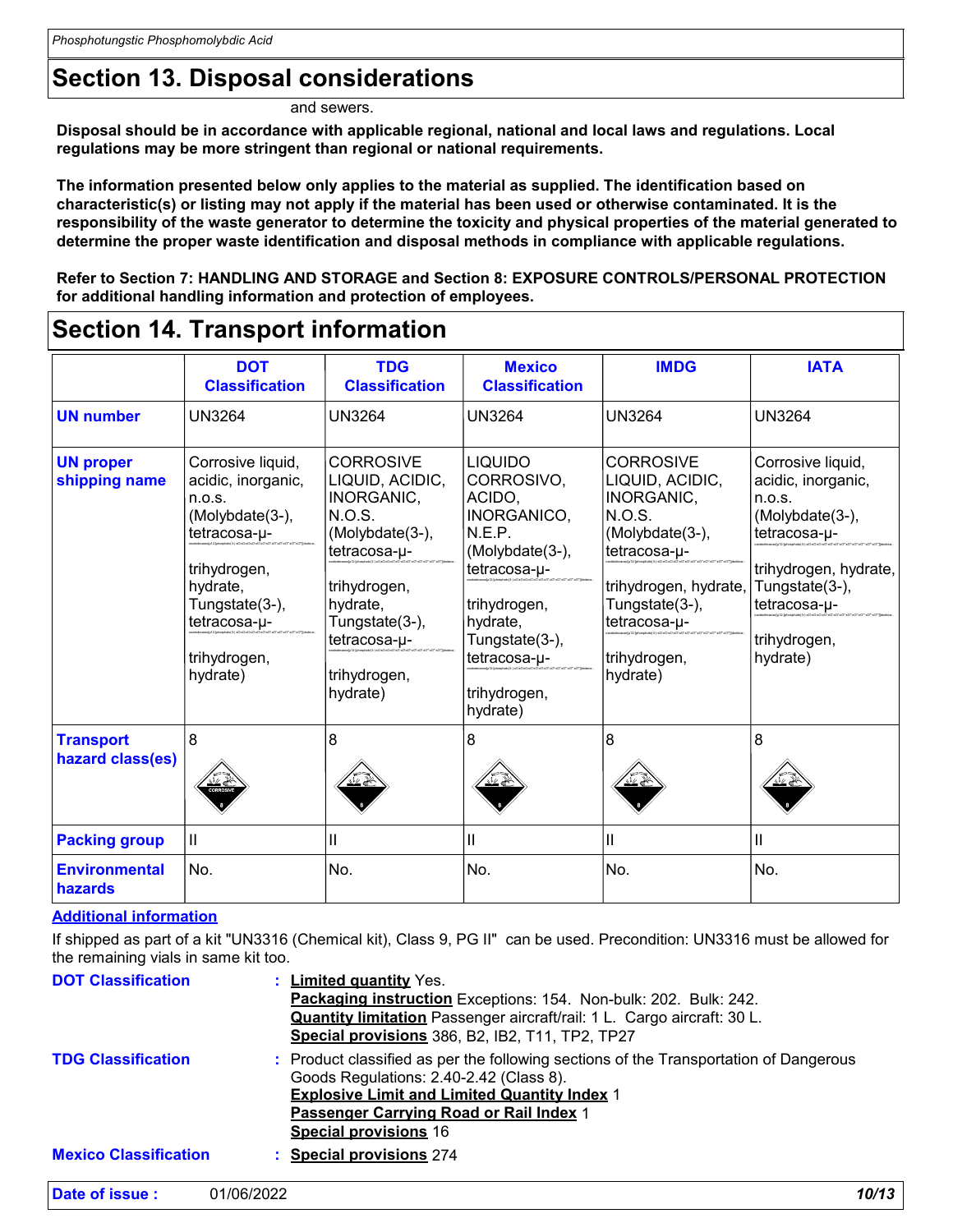### **Section 14. Transport information**

| <b>IMDG</b>                                         | <b>Emergency schedules F-A, S-B</b><br><b>Special provisions 274</b>                                                                                                                                                                                                  |
|-----------------------------------------------------|-----------------------------------------------------------------------------------------------------------------------------------------------------------------------------------------------------------------------------------------------------------------------|
| <b>IATA</b>                                         | <b>Quantity limitation</b> Passenger and Cargo Aircraft: 1 L. Packaging instructions: 851.<br>Cargo Aircraft Only: 30 L. Packaging instructions: 855. Limited Quantities - Passenger<br>Aircraft: 0.5 L. Packaging instructions: Y840.<br>Special provisions A3, A803 |
|                                                     | Special precautions for user : Transport within user's premises: always transport in closed containers that are<br>upright and secure. Ensure that persons transporting the product know what to do in the<br>event of an accident or spillage.                       |
| <b>Transport in bulk according : Not available.</b> |                                                                                                                                                                                                                                                                       |

**to IMO instruments**

### **Section 15. Regulatory information**

**15.1 Safety, health and environmental regulations/legislation specific for the substance or mixture**

| <b>U.S. Federal regulations</b>                                                   | : TSCA 8(a) CDR Exempt/Partial exemption: Not determined                                                                                                                                                                            |
|-----------------------------------------------------------------------------------|-------------------------------------------------------------------------------------------------------------------------------------------------------------------------------------------------------------------------------------|
| <b>Clean Air Act Section 112</b><br>(b) Hazardous Air<br><b>Pollutants (HAPS)</b> | : Not listed                                                                                                                                                                                                                        |
| <b>Clean Air Act Section 602</b><br><b>Class I Substances</b>                     | : Not listed                                                                                                                                                                                                                        |
| <b>Clean Air Act Section 602</b><br><b>Class II Substances</b>                    | : Not listed                                                                                                                                                                                                                        |
| <b>DEA List I Chemicals</b><br>(Precursor Chemicals)                              | : Not listed                                                                                                                                                                                                                        |
| <b>DEA List II Chemicals</b><br><b>(Essential Chemicals)</b>                      | : Not listed                                                                                                                                                                                                                        |
| <b>SARA 302/304</b><br><b>Composition/information on ingredients</b>              |                                                                                                                                                                                                                                     |
| No products were found.                                                           |                                                                                                                                                                                                                                     |
| <b>SARA 304 RQ</b><br><u>SARA 311/312</u>                                         | : Not applicable.                                                                                                                                                                                                                   |
| <b>Classification</b>                                                             | : SKIN CORROSION - Category 1<br>$\overline{O}$ $\overline{O}$ $\overline{O}$ $\overline{O}$ $\overline{O}$ $\overline{O}$ $\overline{O}$ $\overline{O}$ $\overline{O}$ $\overline{O}$ $\overline{O}$ $\overline{O}$ $\overline{O}$ |

SERIOUS EYE DAMAGE - Category 1 HNOC - Corrosive to digestive tract

#### **Composition/information on ingredients**

| <b>Name</b>                                                                                                                         | $\frac{9}{6}$ | <b>Classification</b>                                                                                                                                                                                                                                                                          |
|-------------------------------------------------------------------------------------------------------------------------------------|---------------|------------------------------------------------------------------------------------------------------------------------------------------------------------------------------------------------------------------------------------------------------------------------------------------------|
| $\sqrt{\mathsf{M}}$ olybdate(3-), tetracosa- $\mu$ -<br>trihydrogen, hydrate<br>Tungstate(3-), tetracosa-u-<br>trihydrogen, hydrate | ≤3<br>≤3      | <b>OXIDIZING SOLIDS - Category 3</b><br>SKIN CORROSION - Category 1B<br>SERIOUS EYE DAMAGE - Category 1<br>HNOC - Corrosive to digestive tract<br>ACUTE TOXICITY (oral) - Category 4<br>SKIN CORROSION - Category 1C<br>SERIOUS EYE DAMAGE - Category 1<br>HNOC - Corrosive to digestive tract |

### **State regulations**

| <b>Massachusetts</b> | : None of the components are listed. |
|----------------------|--------------------------------------|
| <b>New York</b>      | : None of the components are listed. |

| Date of issue: | 01/06/2022 | 11/13 |
|----------------|------------|-------|
|----------------|------------|-------|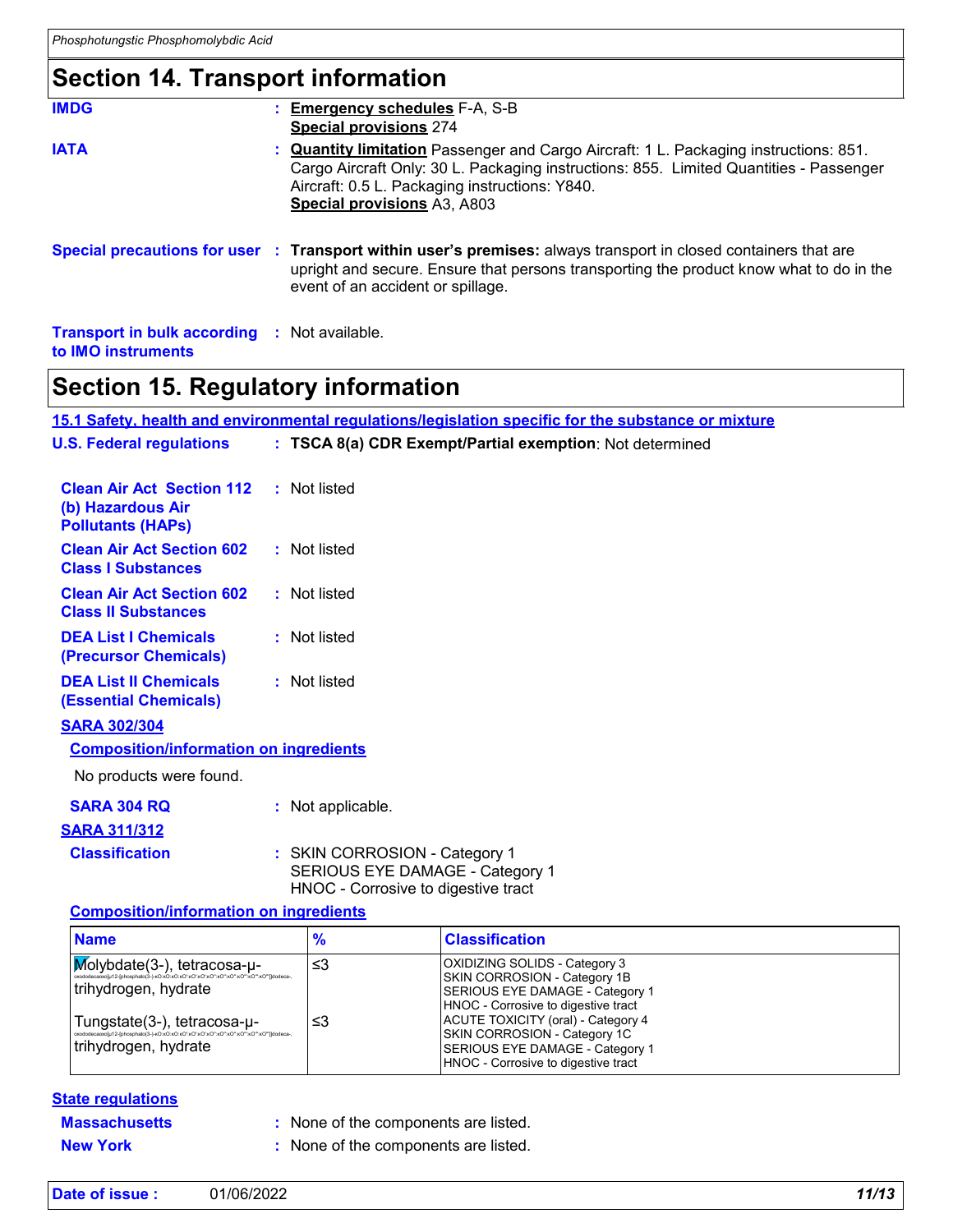### **Section 15. Regulatory information**

- **New Jersey :** None of the components are listed.
- 
- **Pennsylvania :** None of the components are listed.

### **California Prop. 65**

This product does not require a Safe Harbor warning under California Prop. 65.

#### **International regulations**

**Chemical Weapon Convention List Schedules I, II & III Chemicals**

Not listed.

### **Montreal Protocol**

Not listed.

**Stockholm Convention on Persistent Organic Pollutants** Not listed.

**Rotterdam Convention on Prior Informed Consent (PIC)** Not listed.

#### **UNECE Aarhus Protocol on POPs and Heavy Metals**

Not listed.

|  | <b>Inventory list</b> |  |  |  |
|--|-----------------------|--|--|--|
|--|-----------------------|--|--|--|

| <b>Australia</b>         | : All components are listed or exempted.                                                                                           |
|--------------------------|------------------------------------------------------------------------------------------------------------------------------------|
| <b>Canada</b>            | : All components are listed or exempted.                                                                                           |
| <b>China</b>             | : All components are listed or exempted.                                                                                           |
| <b>Europe</b>            | : All components are listed or exempted.                                                                                           |
| <b>Japan</b>             | : Japan inventory (CSCL): All components are listed or exempted.<br>Japan inventory (ISHL): All components are listed or exempted. |
| <b>New Zealand</b>       | : All components are listed or exempted.                                                                                           |
| <b>Philippines</b>       | : Not determined.                                                                                                                  |
| <b>Republic of Korea</b> | : All components are listed or exempted.                                                                                           |
| <b>Taiwan</b>            | : All components are listed or exempted.                                                                                           |
| <b>Thailand</b>          | : Not determined.                                                                                                                  |
| <b>Turkey</b>            | : Not determined.                                                                                                                  |
| <b>United States</b>     | : All components are active or exempted.                                                                                           |
| <b>Viet Nam</b>          | : All components are listed or exempted.                                                                                           |

### **Section 16. Other information**

#### **Procedure used to derive the classification**

| <b>Classification</b>                   | <b>Justification</b>      |
|-----------------------------------------|---------------------------|
| <b>SKIN CORROSION - Category 1</b>      | On basis of test data     |
| SERIOUS EYE DAMAGE - Category 1         | IOn basis of test data    |
| AQUATIC HAZARD (LONG-TERM) - Category 3 | <b>Calculation method</b> |

#### **History**

| Date of issue          | : 01/06/2022 |
|------------------------|--------------|
| Date of previous issue | : 07/06/2020 |
| <b>Version</b>         | : 6          |